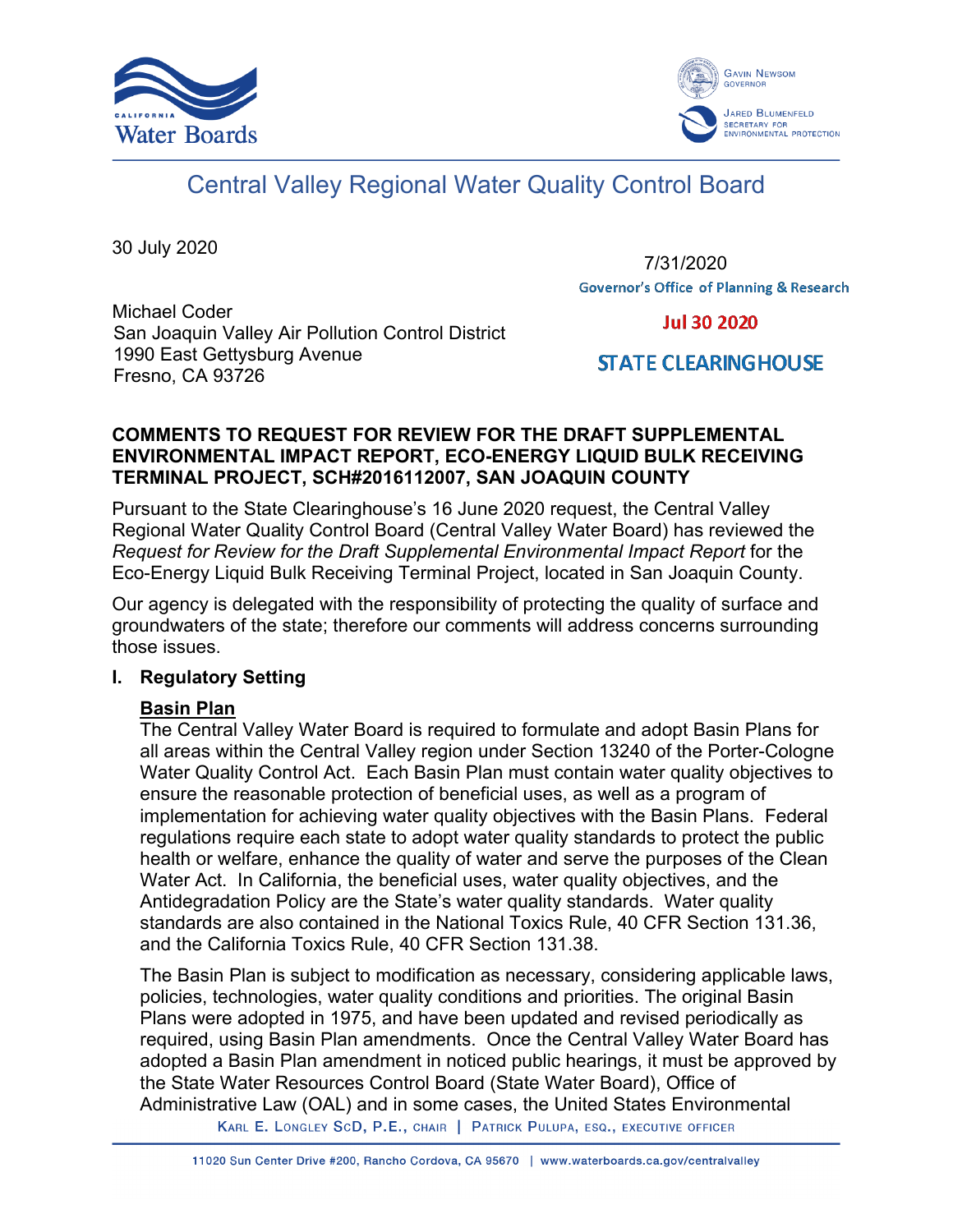Protection Agency (USEPA). Basin Plan amendments only become effective after they have been approved by the OAL and in some cases, the USEPA. Every three (3) years, a review of the Basin Plan is completed that assesses the appropriateness of existing standards and evaluates and prioritizes Basin Planning issues. For more information on the *Water Quality Control Plan for the Sacramento and San Joaquin River Basins*, please visit our website:

[http://www.waterboards.ca.gov/centralvalley/water\\_issues/basin\\_plans/](http://www.waterboards.ca.gov/centralvalley/water_issues/basin_plans/)

# **Antidegradation Considerations**

All wastewater discharges must comply with the Antidegradation Policy (State Water Board Resolution 68-16) and the Antidegradation Implementation Policy contained in the Basin Plan. The Antidegradation Implementation Policy is available on page 74 at:

https://www.waterboards.ca.gov/centralvalley/water\_issues/basin\_plans/sacsjr\_2018 05.pdf

In part it states:

*Any discharge of waste to high quality waters must apply best practicable treatment or control not only to prevent a condition of pollution or nuisance from occurring, but also to maintain the highest water quality possible consistent with the maximum benefit to the people of the State.*

*This information must be presented as an analysis of the impacts and potential impacts of the discharge on water quality, as measured by background concentrations and applicable water quality objectives.*

The antidegradation analysis is a mandatory element in the National Pollutant Discharge Elimination System and land discharge Waste Discharge Requirements (WDRs) permitting processes. The environmental review document should evaluate potential impacts to both surface and groundwater quality.

#### **II. Permitting Requirements**

#### **Construction Storm Water General Permit**

Dischargers whose project disturb one or more acres of soil or where projects disturb less than one acre but are part of a larger common plan of development that in total disturbs one or more acres, are required to obtain coverage under the General Permit for Storm Water Discharges Associated with Construction Activities (Construction General Permit), Construction General Permit Order No. 2009-009- DWQ. Construction activity subject to this permit includes clearing, grading, grubbing, disturbances to the ground, such as stockpiling, or excavation, but does not include regular maintenance activities performed to restore the original line, grade, or capacity of the facility. The Construction General Permit requires the development and implementation of a Storm Water Pollution Prevention Plan (SWPPP). For more information on the Construction General Permit, visit the State Water Resources Control Board website at:

[http://www.waterboards.ca.gov/water\\_issues/programs/stormwater/constpermits.sht](http://www.waterboards.ca.gov/water_issues/programs/stormwater/constpermits.shtml) [ml](http://www.waterboards.ca.gov/water_issues/programs/stormwater/constpermits.shtml)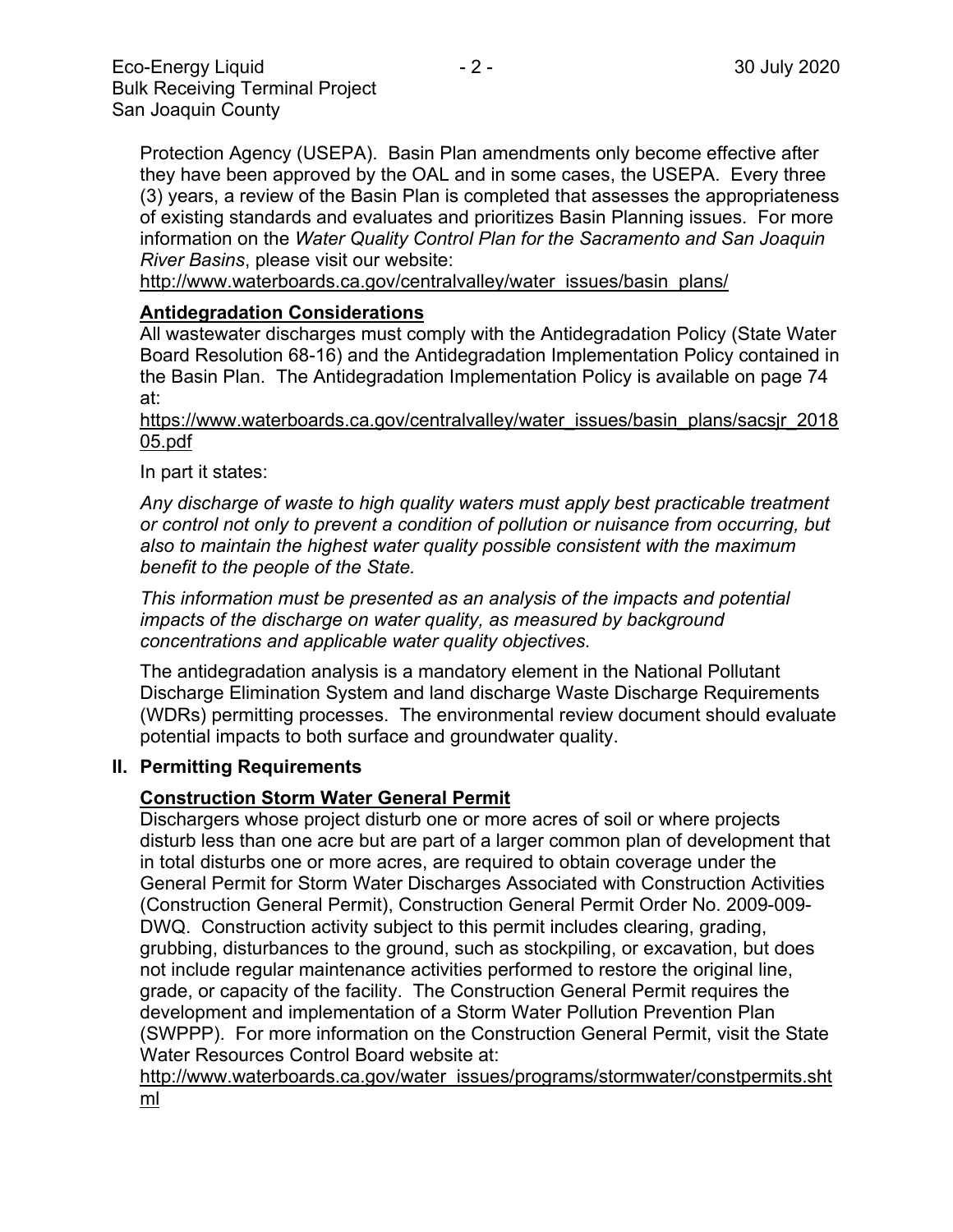## **Phase I and II Municipal Separate Storm Sewer System (MS4) Permits[1](#page-2-0)**

The Phase I and II MS4 permits require the Permittees reduce pollutants and runoff flows from new development and redevelopment using Best Management Practices (BMPs) to the maximum extent practicable (MEP). MS4 Permittees have their own development standards, also known as Low Impact Development (LID)/postconstruction standards that include a hydromodification component. The MS4 permits also require specific design concepts for LID/post-construction BMPs in the early stages of a project during the entitlement and CEQA process and the development plan review process.

For more information on which Phase I MS4 Permit this project applies to, visit the Central Valley Water Board website at:

http://www.waterboards.ca.gov/centralvalley/water\_issues/storm\_water/municipal\_p ermits/

For more information on the Phase II MS4 permit and who it applies to, visit the State Water Resources Control Board at:

http://www.waterboards.ca.gov/water\_issues/programs/stormwater/phase\_ii\_munici pal.shtml

#### **Industrial Storm Water General Permit**

Storm water discharges associated with industrial sites must comply with the regulations contained in the Industrial Storm Water General Permit Order No. 2014- 0057-DWQ. For more information on the Industrial Storm Water General Permit, visit the Central Valley Water Board website at:

http://www.waterboards.ca.gov/centralvalley/water\_issues/storm\_water/industrial\_ge neral\_permits/index.shtml

#### **Dewatering Permit**

If the proposed project includes construction or groundwater dewatering to be discharged to land, the proponent may apply for coverage under State Water Board General Water Quality Order (Low Threat General Order) 2003-0003 or the Central Valley Water Board's Waiver of Report of Waste Discharge and Waste Discharge Requirements (Low Threat Waiver) R5-2018-0085. Small temporary construction dewatering projects are projects that discharge groundwater to land from excavation activities or dewatering of underground utility vaults. Dischargers seeking coverage under the General Order or Waiver must file a Notice of Intent with the Central Valley Water Board prior to beginning discharge.

For more information regarding the Low Threat General Order and the application process, visit the Central Valley Water Board website at:

<span id="page-2-0"></span><sup>1</sup> Municipal Permits = The Phase I Municipal Separate Storm Water System (MS4) Permit covers medium sized Municipalities (serving between 100,000 and 250,000 people) and large sized municipalities (serving over 250,000 people). The Phase II MS4 provides coverage for small municipalities, including non-traditional Small MS4s, which include military bases, public campuses, prisons and hospitals.